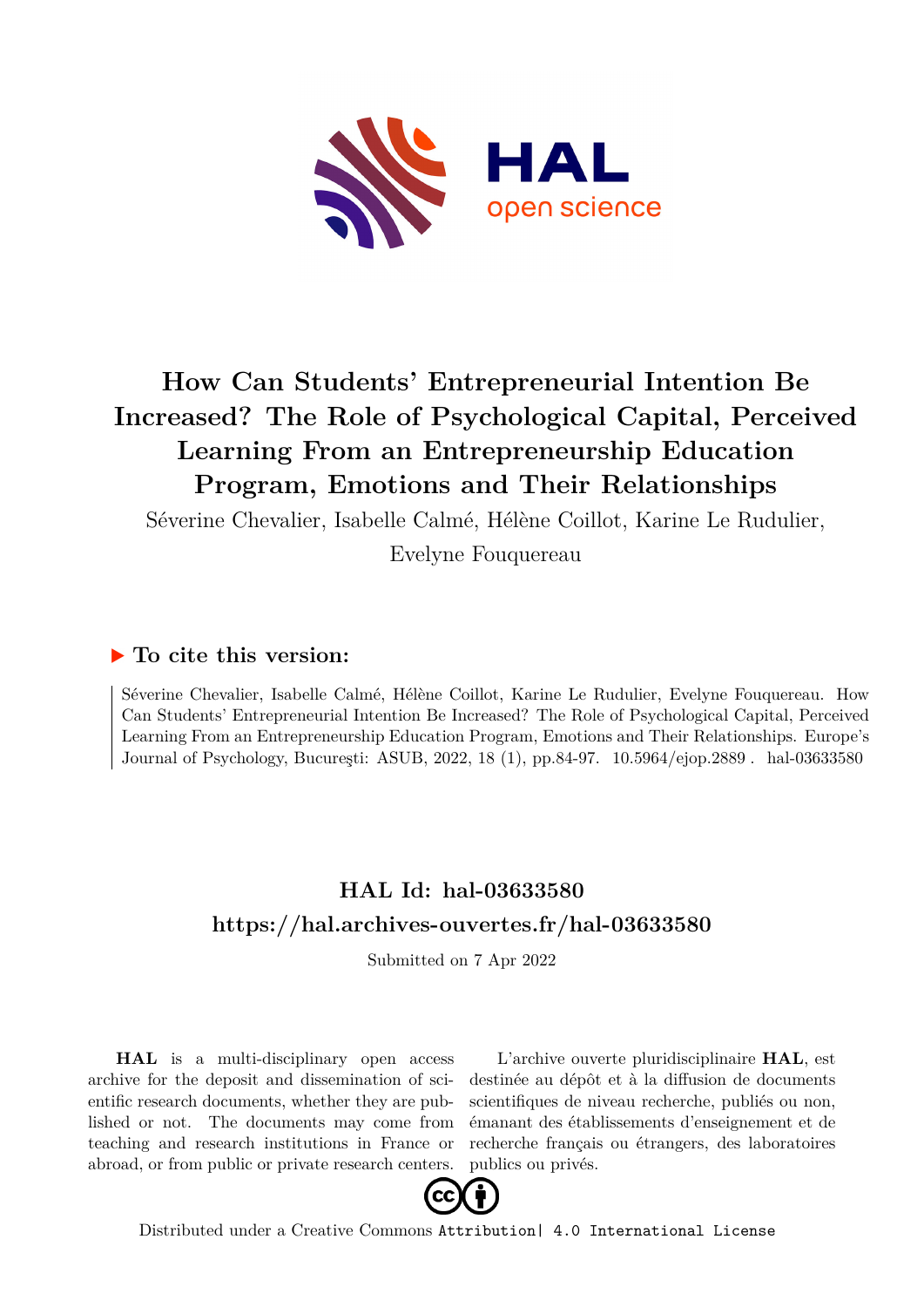Research Reports

Check for updates

## **How Can Students' Entrepreneurial Intention Be Increased? The Role of Psychological Capital, Perceived Learning From an Entrepreneurship Education Program, Emotions and Their Relationships**

Séverine Chevalier<sup>1</sup>, Isabelle Calmé<sup>2</sup>, Hélène Coillot<sup>1</sup>, Karine Le Rudulier<sup>3</sup>, Evelyne Fouquereau<sup>1</sup>

**[1]** *EE 1901, Work and Organizational Psychology, University of Tours, Tours, France.* **[2]** *EA 6296, Management Science, University of Tours, Tours, France.*  **[3]** *UMR CNRS 6262, Management Science, University of Rennes 1, Rennes, France.* 

| Europe's Journal of Psychology, 2022, Vol. 18(1), 84–97, https://doi.org/10.5964/ejop.2889                                                                                                        |
|---------------------------------------------------------------------------------------------------------------------------------------------------------------------------------------------------|
| <b>Received: 2020-03-02 • Accepted: 2020-11-09 • Published (VoR): 2022-02-25</b>                                                                                                                  |
| Handling Editor: Austin Lee Nichols, Connection Lab, San Francisco, CA, USA                                                                                                                       |
| Corresponding Author: Séverine Chevalier, Département de Psychologie, UFR Arts et Sciences Humaines, 3 Rue des Tanneurs, 37000 Tours Cédex 1, France.<br>E-mail: severine.chevalier@univ-tours.fr |

**Supplementary Materials:** Materials [see Index of Supplementary Materials]

## **Abstract**

Entrepreneurship education has become a major focus of interest for researchers and national policy makers to encourage students to pursue entrepreneurial careers. The research on entrepreneurship education–entrepreneurial intentions (EIs) has yielded mixed results, and indicates the need to focus on antecedents of EI. More precisely, the aim of this paper was to examine antecedents of students' EI in French entrepreneurship education programs. Participants were 460 French university undergraduates. Structural equation modeling results revealed that students' Psychological Capital (PsyCap) had a significant positive relationship with perceived learning from the program and a significant negative relationship with negative emotions related to entrepreneurial actions. They also show that PsyCap indirectly enhanced EI. More precisely, students with high PsyCap learned more from the program in terms of perceived skills and knowledge and in turn had a higher EI. Moreover, students with high PsyCap had less entrepreneurial action-related doubt, fear and aversion, which also increased EI. This decrease in negative emotions can be explained notably by what students perceived they had learned from the program. This article concludes with the implications of these findings for future research and practical applications.

## **Keywords**

psychological capital, entrepreneurial intention, entrepreneurship education

Entrepreneurship education has received increasing attention in recent years, from both scholars and practitioners (Barba-Sanchez & Atienzo-Sahuquillo, 2018), and there is growing interest in undertaking and intensifying actions to promote and support the idea of entrepreneurship among students around the globe (Gelard & Saleh, 2011). Many authors have stressed the importance of entrepreneurship education to increase students' awareness of the possibility of an entrepreneurial career (Fini, Grimaldi, Santoni, & Sobrero, 2011). More precisely, a number of empirical studies have already explored the impact of entrepreneurship education on entrepreneurial intention (EI), showing how it can help create the desire to start new businesses (Adekiya & Ibrahim, 2016). However, other studies found that the effect of entrepreneurship training on EI in university students taking entrepreneurship courses was only moderate (Iglesias-Sánchez, Jambrino-Maldonado, Velasco, & Kokash, 2016), or even negative (Von Graevenitz, Harhoff, & Weber, 2010). These conflicting results raise the question of the psychological mechanisms underlying these differences.



This is an open access article distributed under the terms of the [Creative Commons](https://creativecommons.org/licenses/by/4.0/) [Attribution 4.0 International License, CC BY 4.0](https://creativecommons.org/licenses/by/4.0/), which permits unrestricted use, distribution, and reproduction, provided the original work is properly cited.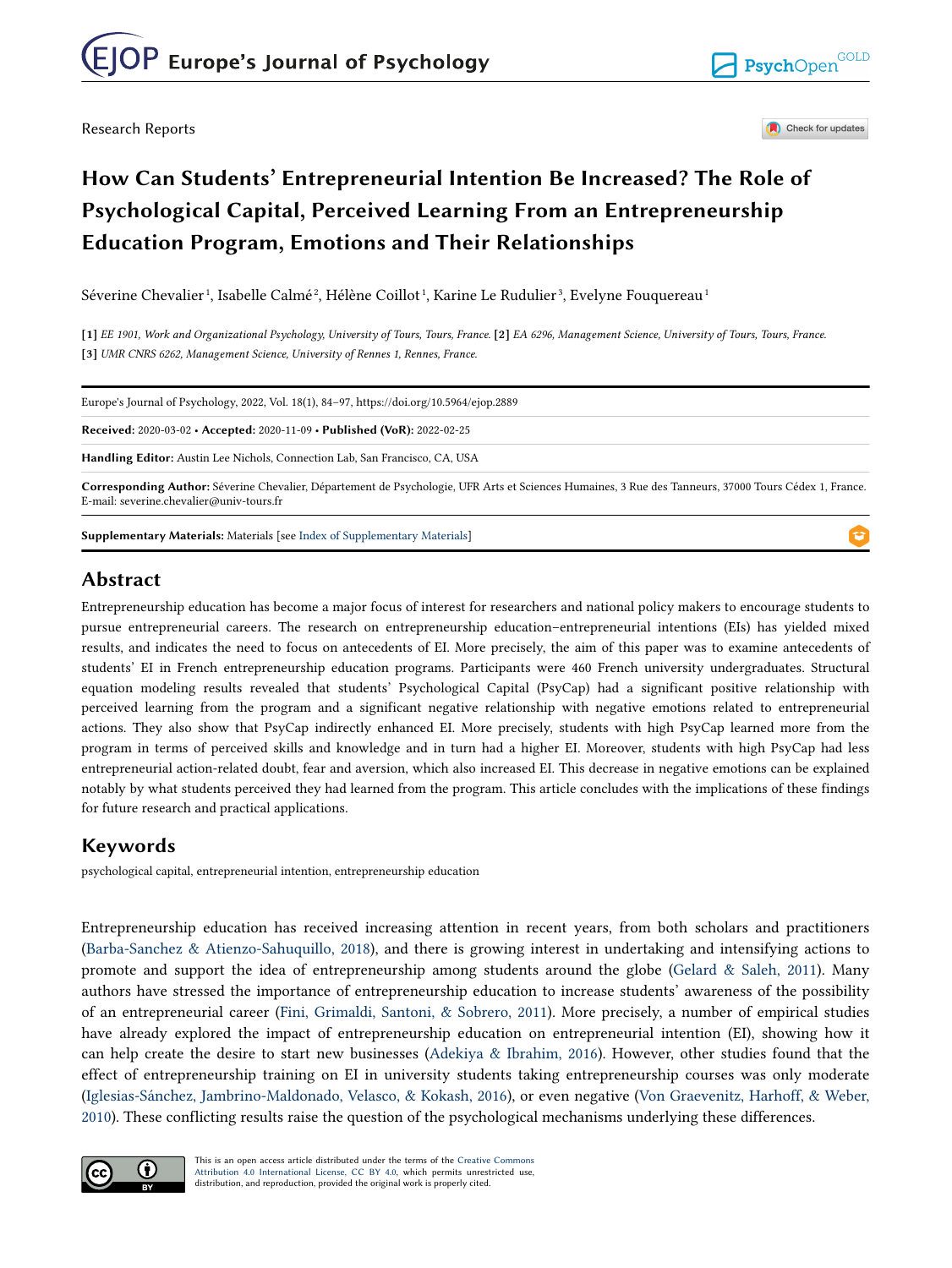In the field of entrepreneurial cognition, which concerns understanding how entrepreneurs think (Mitchell et al., 2002), some authors have investigated the reasons why individuals start up a business (Shepherd, 2004), examining notably their perceptions of the entrepreneurial skills they have acquired and their emotions regarding entrepreneurial actions (e.g., fear, doubt and aversion). Following the same line, it has been suggested that an entrepreneurship education program is first and foremost a way for students to test their aptitude for an entrepreneurial career (Von Graevenitz et al., 2010), and that entrepreneurial education programs should give students a more realistic view both of themselves and of what it takes to be an entrepreneur (Oosterbeek, van Praag, & Ijsselstein, 2010). Entrepreneurial aptitudes (i.e., the capacity to acquire entrepreneurial competences and skills through training) are related to EI and are thus considered as an antecedent of EI for students following entrepreneurial education programs (Martin, McNally, & Kay, 2013). Previous studies have observed differences in students' perceptions of the benefits of these courses in terms of developing entrepreneurial skills, influencing their intentions to start a venture; the authors suggest that these differences could be explained by psychological characteristics of the students (Fairlie & Holleran, 2012).

Recent studies have thus investigated psychological characteristics, and more precisely personality traits (e.g., internal locus of control, proactive personality), as antecedents of EI (see the review by Schlaegel & Koenig, 2014). In other words, the trait approach has become one of the major ways of investigating the antecedents of EI (Frese & Gielnik, 2014). However, other authors suggest that studies should focus on psychological resources that can be developed, rather than on traits, which do not change over time (Mitchell et al., 2002). These resources include what the positive psychology movement describes as state-like, such as self-efficacy ("having confidence to take on and put in the necessary effort to succeed at challenging tasks"), hope ("persevering towards goals and when necessary redirecting paths to goals"), optimism ("making a positive attribution about succeeding now and in the future"), and resilience ("when beset by problems and adversity, sustaining and bouncing back and even beyond to attain success") (Luthans, Youssef, & Avolio, 2007, p. 3). These are the core psychological resources of a construct known in the literature as PsyCap (i.e., Psychological Capital; Luthans et al., 2007).

In line with all these considerations, the aim of the present study is to gain a greater understanding of the psychological and cognitive mechanisms that can enhance the EI of students on entrepreneurship education courses in French universities. To this end, we examined the relationship between the multi-dimensional core construct of positive psychological capital (PsyCap) (Luthans & Youssef, 2004; Luthans et al., 2007) and students' EI (Luthans et al., 2007).

According to the literature, PsyCap is a psychological resource that could help students to choose an entrepreneurial career (Contreras, De Dreu, & Espinosa, 2017), but no study has yet examined why and how it affects EI. To fill this gap, it is important to understand the key theoretical mechanisms through which PsyCap operates. To identify these cognitive mechanisms, we examined two mediational variables. The first is linked to the benefits of training in terms of perceived learned entrepreneurial skills, in line with findings that this variable is an antecedent of EI (Tsai, Chang, & Peng, 2016). Moreover, certain psychological characteristics can predispose individuals to benefit more from entrepreneurial training than others (Fairlie & Holleran, 2012), and PsyCap has been shown to be positively related to learning empowerment (You, 2016). The second mediational variable concerns the negative emotions associated with entrepreneurial actions (i.e., doubt, fear, aversion). It has been demonstrated, for example, that fear of failure could have a negative influence on EI (Tsai et al., 2016) and that some individuals with high PsyCap manage their emotions better and have more positive emotions than others. Our research thus aims to shed light on the processes leading from PsyCap to EI by examining the role of perceived learned skills and emotions among students following entrepreneurship education programs. While previous research focused on the direct effects of these variables, the present study examines the structural relationships between them, providing a better understanding of the factors that affect students' EI. This could have theoretical and practical implications, notably regarding the design of effective education programs in line with regional and national policies.

#### **PsyCap and Entrepreneurial Intentions**

This research focuses on the relationship between PsyCap and EI, arguing that individuals' intentions to start their own business is influenced by four factors that are related to their perceived ability to influence their future, namely self-efficacy, hope, optimism, and resilience. Studies focusing on the relationship between PsyCap and EI remain scarce

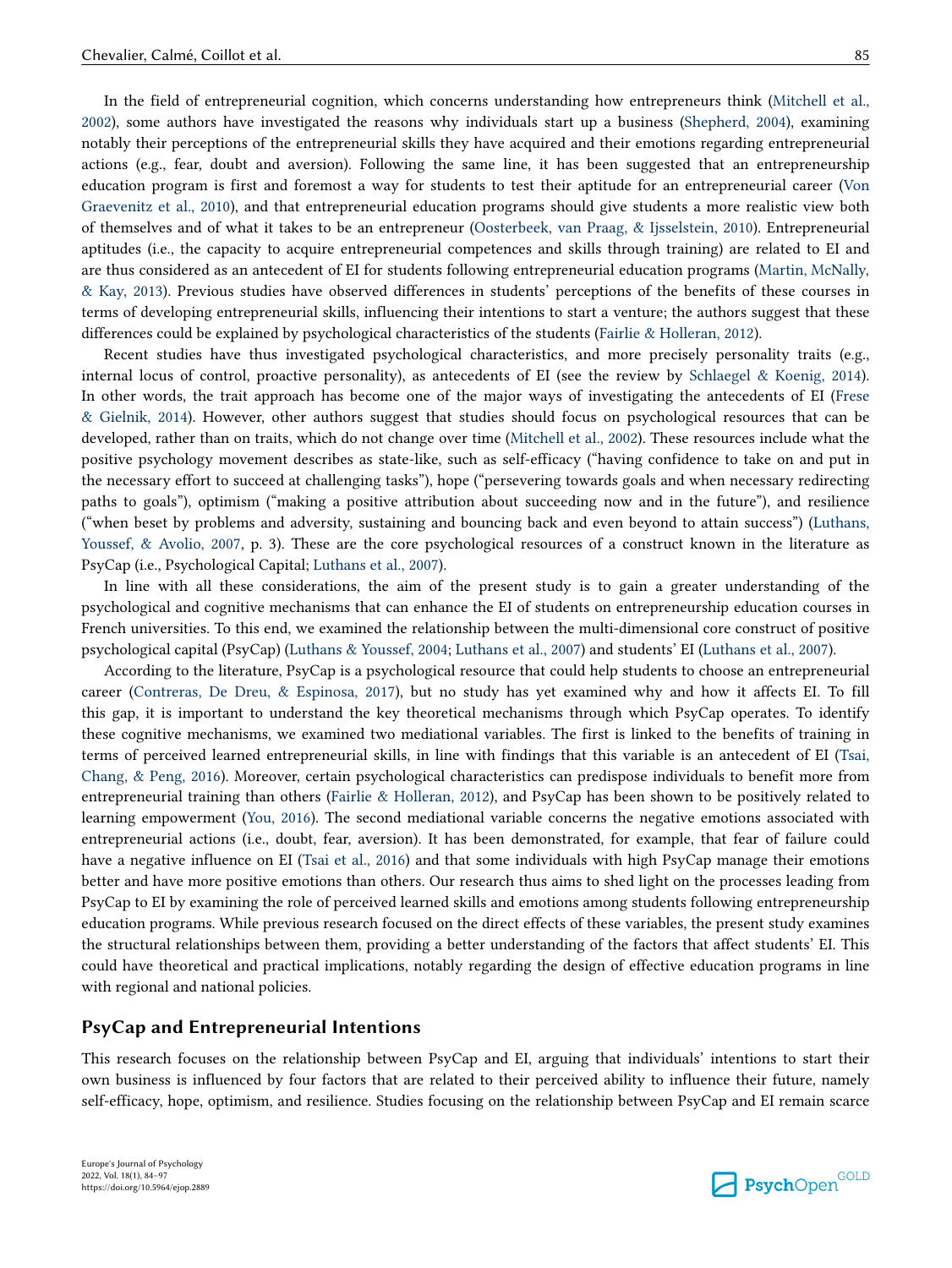(Contreras et al., 2017; Sebora & Tantiukoskula, 2011), but indicate that individuals who pursue entrepreneurship as a viable career option tend to have a high level of PsyCap (Sebora & Tantiukoskula, 2011). In line with the research of Magaletta and Oliver (1999, p. 540), we assume that self-efficacy, optimism, and hope are related to the core construct of expectancies, in other words "beliefs that desired outcomes would occur, either due to one's own efforts or to other factors not under one's control." In the same vein, PsyCap is concerned with a change from "who you are" to "who you are becoming," in other words developing one's actual self to become the possible self (Avolio & Luthans, 2006).

More specifically, self-efficacy is thought to influence not only the individual's level of effort and persistence on a specific task but also the choice of activities and behaviors. For example, Chen, Greene, and Crick (1998) found evidence of a positive relationship between entrepreneurial self-efficacy and EI in a sample of business and psychology students.

According to Snyder et al. (1991), hope is a positive motivational state that is based on an interactively derived sense of successful 1) agency (goal-directed energy) and 2) pathways (planning to meet goals). Hope strengthens an individual's willpower and ability to cope in the face of hurdles. It is thus one of the determining factors in setting goals and devising plans for the future, imagining multiple pathways towards achieving goals, and responding strongly in the event of unexpected occurrences (Peterson & Luthans, 2003).

Optimism is another aspect of PsyCap, defined as an individual's expectation of positive outcomes or making positive attributions about the likelihood of success in the short or long term (Luthans et al., 2007). According to Magaletta and Oliver (1999, p. 541), the difference between optimism and hope is that the latter concerns the expectancy that positive outcomes are "obtained by the efforts of oneself," whereas optimism is the expectancy that outcomes are "obtained through others and forces outside the self." People take the risk of investing money or other resources, even when there are uncertainties, because they expect positive returns on investment (Rigotti, Ryan, & Vaithianathan, 2011). Hence, individuals need to have optimism in order to accept the risks of starting or developing a business venture (Storey, 2011). More broadly, research on entrepreneurs and optimism suggests that it is likely that EI will be associated with the belief that, although the future is uncertain and the path to it bumpy, outcomes will generally end up being positive rather than negative (Puri & Robinson, 2007).

Finally, resilience, which is the ability to go on with life, or to continue living a purposeful life after hardship or adversity (Tedeschi & Calhoun, 2004), has gained recent interest in entrepreneurship research from the viewpoint of how entrepreneurs start new projects after previously failed attempts (Cope, 2011). Being an entrepreneur will involve having to confront hardship because of uncertain situations. Furthermore, apart from the effect on EI of perceptions of desirability and feasibility, the individual's "propensity to act" on perceived opportunities is also critical (Krueger, Reilly, & Carsrud, 2000). Resilient individuals take action in the face of adversity; they have a higher propensity to act than less resilient individuals, who are easily discouraged by the challenges of a risky environment (Bullough, Renko, & Tamara, 2014).

While these previous studies suggest the importance of the link between these psychological resources and EI, little attention has been paid to these components of the higher order construct of PsyCap (Luthans & Youssef-Morgan, 2017) as an important antecedent of student's EI. The present research fills this gap by examining the relations between PsyCap and the EI of young students following entrepreneurial education programs.

**H1:** PsyCap is positively related to entrepreneurial intention.

### **The Mediational Role of Perceived Learning From the Entrepreneurship Program in the Relationship Between PsyCap and EI**

Some studies have revealed differences between students in terms of the perceived benefits gained from entrepreneurship education programs, with some perceiving their entrepreneurial skills to be poor after the training sessions (Othman & Nasrudin, 2016). These findings suggest the importance of examining individual antecedents that could increase students' perceived entrepreneurial skills and knowledge at the end of their training course. We suggest that the quality of the student learning experience (i.e., perceived acquisition of entrepreneurial skills and knowledge) depends on the individual's psychological resources (i.e., PsyCap). While there has been little research on PsyCap in academic settings (e.g., You, Kim, & Wang, 2014; You, 2016), findings generally support the positive impact of PsyCap on students' self-directed learning and learning engagement (You et al., 2014), or learning empowerment (You, 2016).

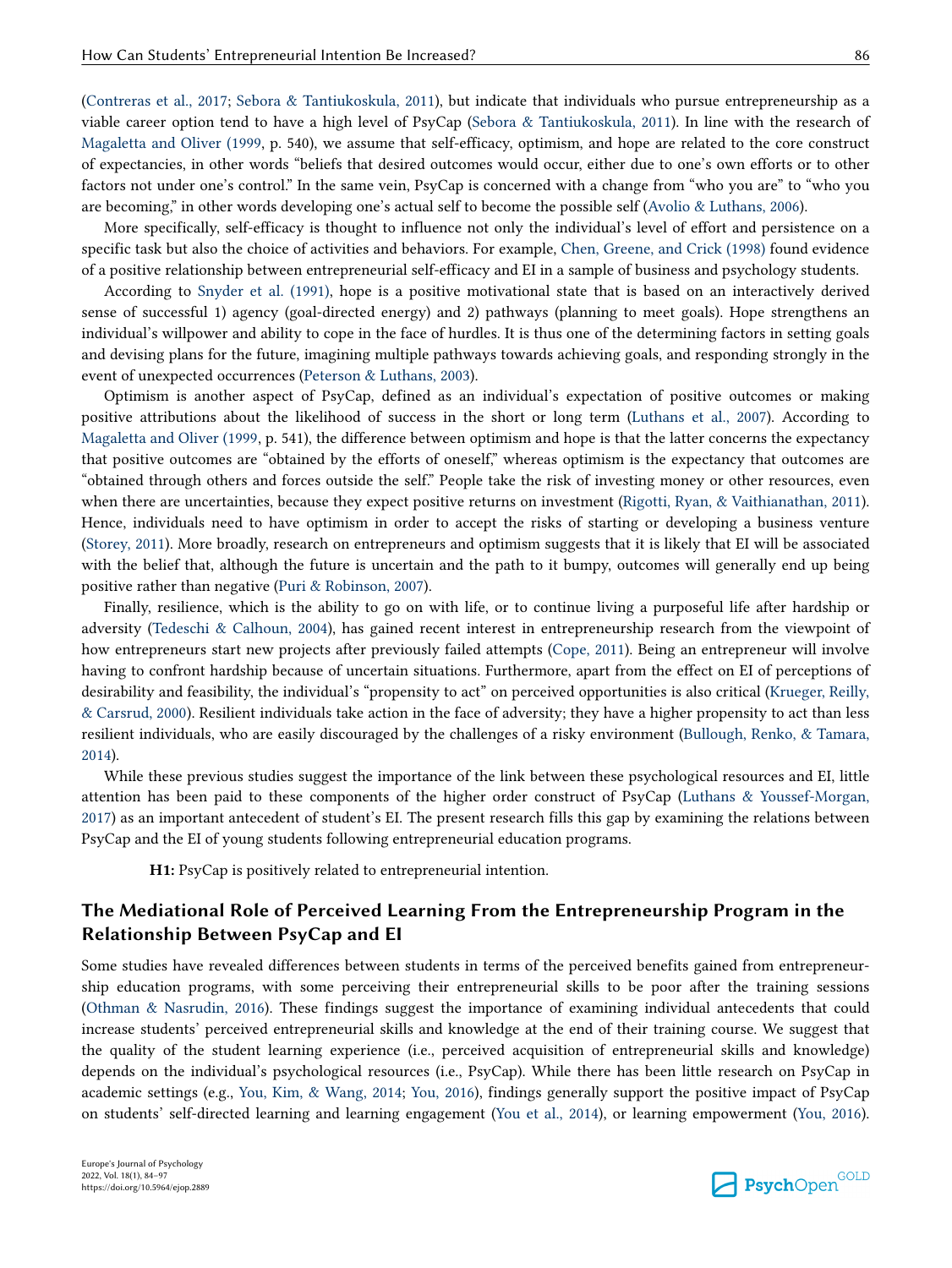Recently, Liao and Liu (2016) found a link between PsyCap and perceived competence among nursing students, which

they postulated could be due to the fact that students with higher PsyCap have the determination and willpower to carry out their internship tasks better, have the capability to deal with obstacles, and have positive attributions (Sun, Zhao, Yang, & Fan, 2012). There is a growing body of empirical evidence that PsyCap has a significant influence on students' attitudes that is positively related to their academic performance and self-perceived skills (Blumenfeld & Pokay, 1990).

These findings suggest that students' PsyCap could be an important resource for learning from education programs and could facilitate the development of perceived entrepreneurial skills and knowledge, which would in turn increase their EI. Indeed, perceived capability (i.e., perceived entrepreneurial skills and knowledge) has been demonstrated as a key predictor of intent to start a business (Tsai et al., 2016). As suggested by Souitaris, Zerbinati, and Al-Laham (2007), EI might be influenced by the specific knowledge about entrepreneurship acquired during a learning program. More precisely, learning-derived knowledge leads to more and better entrepreneurial opportunities (Shepherd & DeTienne, 2005) and could also raise students' EI (Souitaris et al., 2007).

**H2:** The relationship between PsyCap and EI is mediated by perceived learning from the education program.

#### **The Mediational Role of Negative Emotions Related to Entrepreneurial Actions in the Relationship Between PsyCap and EI**

Recognizing the centrality of affect in motivation and decision-making, some studies have examined how this emotional experience influences entrepreneurial decision-making processes (e.g., Li, 2011) and intention (Tsai et al., 2016). More precisely, some authors argue that some action-related emotions in entrepreneurship, such as doubt, fear or aversion, produce hesitancy, promote indecision and encourage procrastination (McMullen & Shepherd, 2006). For example, some studies have found that people are prone to postponing aversive tasks to avoid the unpleasant feelings they provoke (Steel, 2007). Ekore and Okekeocha (2012) also observed that fear of failure discourages university graduates from starting a business, even when the opportunity exists; more generally, this emotion exerts a negative impact on the decision to become self-employed (Arenius & Minniti, 2005). Thus, there is a pervasive tendency to focus on this emotional state and its impact on the intention/decision to start a business, indicating that these negative emotions reduce an individual's propensity to start a venture (Li, 2011).

Some authors have also demonstrated that certain psychological variables, such as trait self-control, exert a negative and statistically significant effect on action-related fear, aversion, and doubt (i.e., negative emotions) in relation to EI (Van Gelderen, Kautonen, & Fink, 2015). Following this line, we suggest that PsyCap could decrease these negative emotions. According to Van Gelderen et al. (2015), doubt in aspiring entrepreneurs is defined as not knowing how to embark on the start-up process, and as feeling uncertain about the effects and appropriateness of alternative actions. Fear is defined as the experience of anxiety in relation to conducting entrepreneurial activities. Aversion refers to feeling repelled by conducting entrepreneurial activities. From a PsyCap perspective, the common resource between the four capabilities is "positive agent striving" (Avey, Wernsing, & Luthans, 2008), in other words, the desire to act in one's environment as agent, based on positive personal appraisal of the situation. In line with this view, higher levels of PsyCap have been shown to trigger positive emotions (Snyder et al., 1991).

More precisely, according to the definition of PsyCap, people who are optimistic tend to "dare to dream" and pursue their dreams because they do not fear change, and they also tend to see the positive side of a situation. Hopeful people also experience fewer negative emotions, even when faced with obstacles (Snyder, Ilardi, Michael, & Cheavens, 2000). People with high self-efficacy have a conviction (or confidence) about their abilities to mobilize the motivation, cognitive resources, and courses of action needed to successfully execute a specific task within a given context (Stajkovic & Luthans, 1998). Moreover, resilience, because it is the capacity to bounce back from negative events such as adversity, conflict and failure, is seen as the most important positive resource to manage stressful situations such as an entrepreneurial creation project (Luthans, 2002). In sum, by increasing positive emotions and decreasing negative emotions, PsyCap can help activate more positive cognitive-affective processing system units (e.g., positive

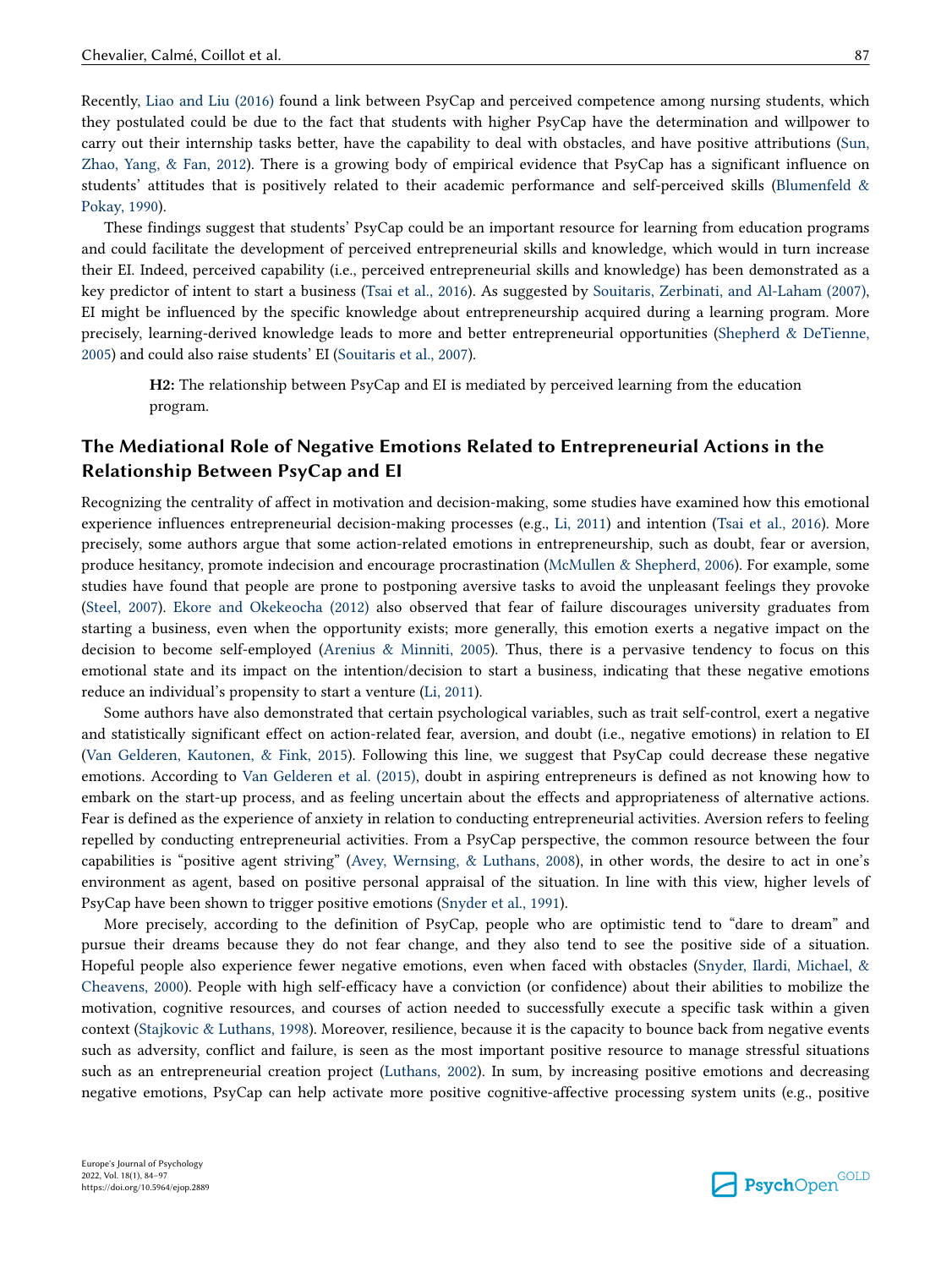expectancies, approach rather than avoidance goals, see Hannah & Luthans, 2008), which can indirectly raise EI. Based on these findings, we made the following hypotheses:

**H3:** The relationship between PsyCap and EI is mediated by negative emotions related to entrepreneurship (action doubt, action fear and action aversion).

## **The Mediational Role of Perceived Learning From the Education Program and Negative Emotions Related to Entrepreneurship**

What is learnt from the entrepreneurship education program and the negative emotions related to entrepreneurial actions mediate the effect of PsyCap on EI. This mediation is expected to occur because the perceived acquisition of entrepreneurial skills and knowledge may be an effective way to reduce negative emotions related to entrepreneurial actions. In other words, the incentive to start up a business is greater when the entrepreneurs believe that their actions will have achievable outcomes (students perceive that they have acquired knowledge and entrepreneurial skills), notably because this belief reduces avoidance-oriented emotions (action doubt, fear and aversion). In the context of experiential learning, the control-value theory (Pekrun, 2009) postulates that the perceived value and degree of control over an activity or outcome influence the student's emotional response. In this way, perceived control and value of outcomes form important antecedents of achievement emotions (Pekrun & Perry, 2014). Perceived control refers to how individuals think they can effectively manage a given situation, based on causal expectations and attributions of success and failure (e.g., Weiner, 2007) and on their underlying belief in their competence (e.g., self-concept of ability; Marsh, 1993). It is hypothesized that perceived control positively influences positive emotions, and negatively influences negative emotions (e.g., Niculescu, Tempelaar, Dailey-Hebert, Segers, & Gijselaers, 2015). In other words, in the entrepreneurship context, entrepreneurs who have learned from the education program (i.e., with high levels of perceived acquisition of entrepreneurial knowledge and skills) would have greater perceived control on entrepreneurial actions and consequently feel fewer negative emotions related to them.

**H4:** The perceived learning from the education program in terms of entrepreneurial knowledge and skills (M1) and negative emotions related to entrepreneurial actions (M2) mediate the effect of PsyCap on EI.

### **Method**

#### **Data, Setting, and Participants**

Data were collected from a sample of 460 French university undergraduates (249 men [54.13%], 209 women [45.43%] and two who did not specify their gender), aged between 18 and 48 years (*M* = 22.45 years; *SD* = 3.14 years). All the participants were at the end of their degree course and were taking an optional 6-month entrepreneurial program (see Supplementary Materials). This program is based on group learning and team competition. The participants were in 298 teams of two to eight members. This entrepreneurship program aims to develop a sense of business, and includes a "taught" component, with different modules (accounting, finance, marketing, management); a "business-planning" component, which includes business plan competitions and advice on developing a specific business idea; and an "interaction with practice" component, which includes talks from practitioners and networking events.

Participants completed this questionnaire on the final day of the course. They were informed about the study's aims and procedure and were told that the questionnaires were for research purposes only and that their participation was voluntary and anonymous. All participants provided their informed consent to participate in the study. Ethical approval of the study was obtained from the relevant university ethics committee.

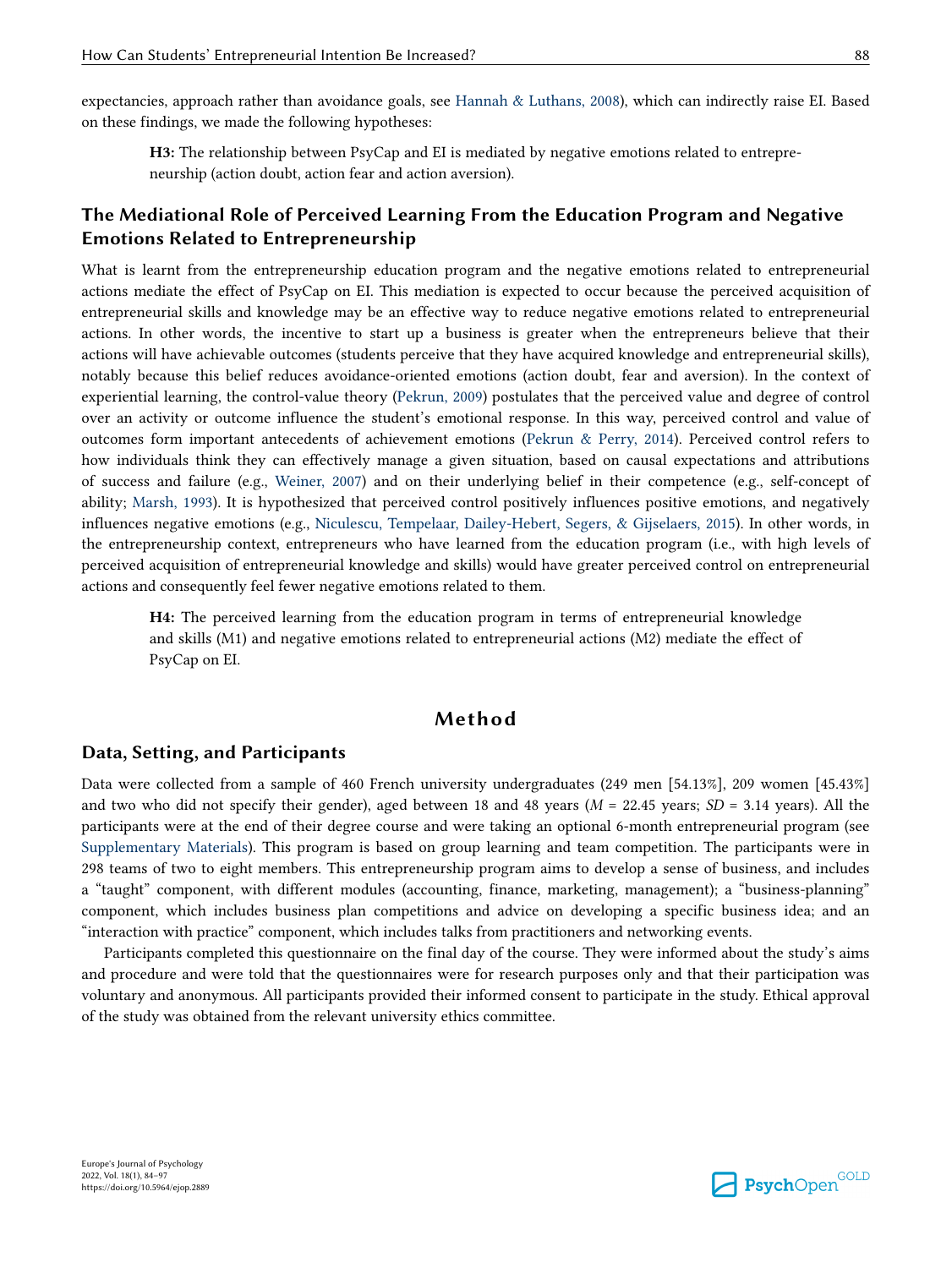#### **Materials**

All multi-item scales were translated from English into French using a four-step procedure: forward translation, assessment, back translation, and assessment based on the criteria of clarity, everyday language, and cultural appropriateness (Presser et al., 2004).

### **Psychological Capital**

Psychological Capital (PsyCap) was assessed with a reduced version (12 items) of the original 24-item Psychological Capital Questionnaire (Luthans et al., 2007). This 12-item questionnaire (PCQ-12) included three items for self-efficacy, four items for hope, two items for optimism, and three items for resilience. The PCQ-12 has demonstrated acceptable reliability, and its construct validity has been confirmed by several previous studies (Avey, Luthans, & Mhatre, 2008). Items included: "I feel confident contributing to discussions about the team's strategy" for self-efficacy; "I can think of many ways to reach my current work goals" for hope; "I always look on the bright side of things regarding my job" for optimism; "I can get through difficult times at work because I've experienced difficulty before" for resilience. Answers were given on a Likert-type scale ranging from 1 (*strongly disagree*) to 5 (*strongly agree*).

#### **Perceived Learning From the Entrepreneurship Program**

Perceived learning from the entrepreneurship program was measured with the perceptual scale developed by Souitaris et al. (2007). At the end of the course, the students were asked five questions (e.g., "To what extent did the entrepreneurship program enhance your practical management skills in order to start a business) that they answered on a 7-point Likert scale from 1(*not at all*) to 7 (*to a large extent*).

#### **Negative Emotions**

Negative emotions were assessed with eight items in three subscales developed by Van Gelderen et al. (2015): the action doubt subscale (three items), the action fear subscale (two items), and the action aversion subscale (three items). Examples of items are: "It was unclear to me what actions are required to start a business" for action doubt; "The thought of actually taking steps to start my intended business scared me" for action fear; "There were tasks associated with starting my intended business that felt aversive to me" for action aversion. Response categories ranged from 1 (*strongly disagree*) to 7 (*strongly agree*).

#### **Entrepreneurial Intentions**

Entrepreneurial intentions (EI) were measured with a 2-item scale drawn from Lee, Wong, Foo, and Leung (2011). Respondents indicated their level of agreement with each statement ("If I had the opportunity, I would start my own company" and "I have always wanted to work for myself (i.e., be self-employed)") on a Likert-type scale from 1 (*strongly disagree*) to 7 (*strongly agree*). Lee et al. (2011) reported adequate reliability ( $\alpha$  = 0.72) and convergent validity with an established measure of EIs (Kolvereid, 1996, *r* = .79, *p* < .01). Tolentino, Sedoglavich, Lu, Garcia, and Restubog (2014) also reported adequate reliability ( $\alpha$  = 0.85).

#### **Control Variable**

Due to the gender differences observed in entrepreneurship (Ahl, 2006; Herrington & Kew, 2017), gender was measured as a dummy variable, with men coded as 0 and women coded as 1, and was used as a control variable for EI.

#### **Statistical Analysis**

See Supplementary Materials.

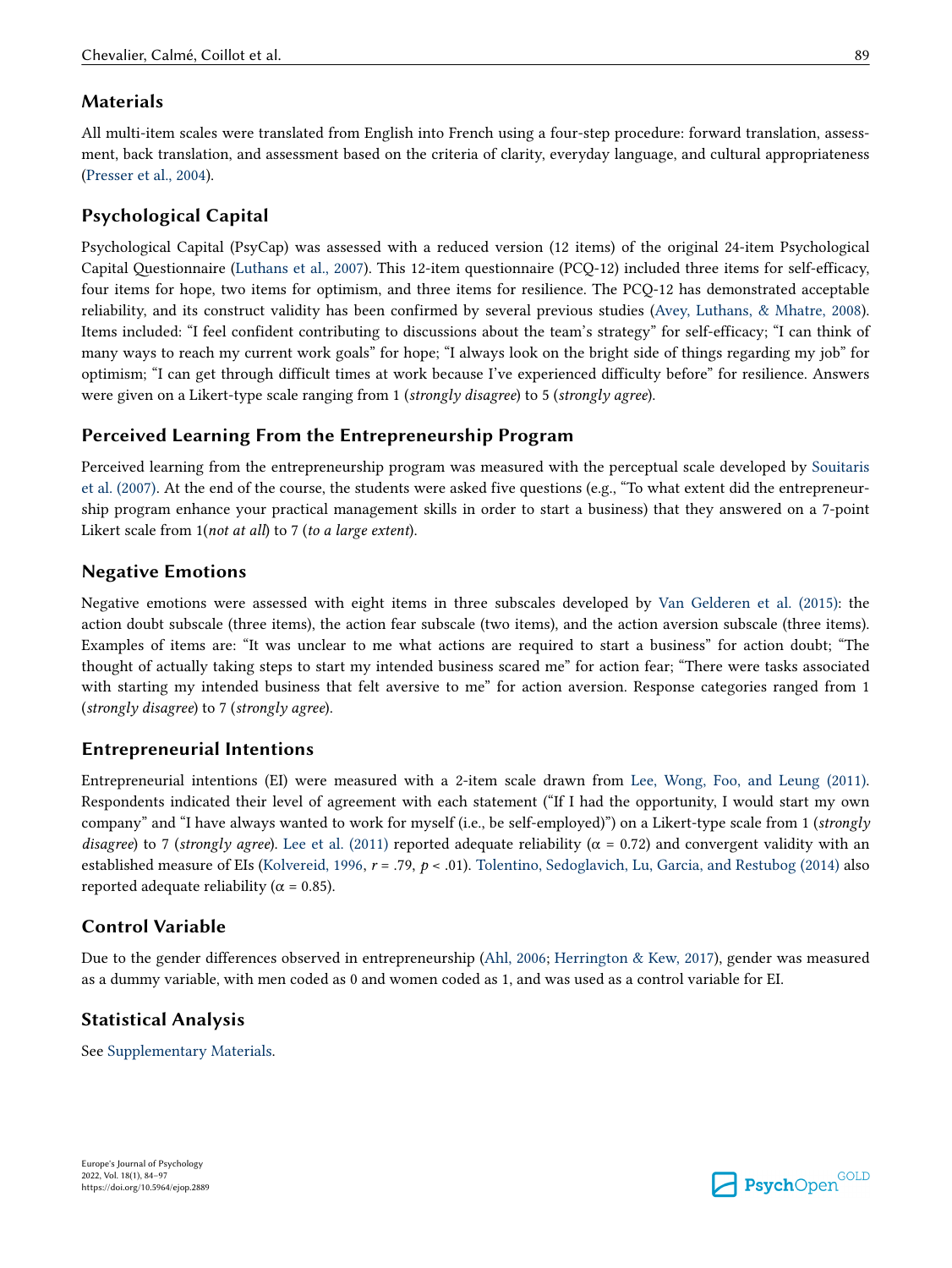#### **Results**

#### **Preliminary Analyses**

First, the age distribution of the sample was examined (see Supplementary Materials), and eight participants aged over 33 years and three participants who did not specify their age were excluded. Hence, we performed the analyses with a sample of 449 individuals.

Secondly, Shapiro-Wilk tests revealed that all study variables were non-normally distributed (see Table 1). Therefore, the MLR estimation was used in structural equation models.

#### **Table 1**

*Results of Shapiro-Wilk Tests Conducted on the Study Variables (N = 449)*

| Variable                  | <b>Statistic</b> | df  |             |
|---------------------------|------------------|-----|-------------|
| Psychological capital     | .98              | 449 | $\leq .001$ |
| Learning from the program | .97              | 449 | $\leq .001$ |
| Negative emotions         | .99              | 449 | .02         |
| Entrepreneurial intention | .95              | 449 | < .001      |

Examination of the correlations between the variables used in this survey (see Table 2) provided support for our hypotheses, as the relationships between all study variables were statistically significant (*p* < .001). Moreover, all the scales demonstrated good internal consistency, with Cronbach's  $\alpha$  coefficients higher than 0.77 (see Table 2), and confirmatory factor analysis yielding a satisfactory fit:  $SB\chi^2(311) = 544.36$ ,  $p < .001$ , TLI = 0.92, CFI = 0.93, RMSEA = 0.05 and SRMR = 0.04. These findings support the validity and reliability of the tools used in this research.

#### **Table 2**

*Cronbach's Alphas, Means, Standard Deviations and Pearson Correlations Among the Study Variables (N = 449)*

| Variable                     | $\alpha$ | M    | SD.  |           | 0         |           |
|------------------------------|----------|------|------|-----------|-----------|-----------|
|                              |          |      |      |           |           |           |
| 1. Psychological capital     | 0.85     | 3.95 | 0.53 |           |           |           |
| 2. Learning from the program | 0.82     | 5.45 | 0.94 | $.38***$  |           |           |
| 3. Negative emotions         | 0.84     | 3.64 | 1.09 | $-.43***$ | $-.35***$ |           |
| 4. Entrepreneurial intention | 0.77     | 4.93 | 1.45 | $.31***$  | $.34***$  | $-.37***$ |

*Note. SD* = standard deviation.

 $***p$  < .001.

### **Main Analyses**

Our hypothesized model illustrated in Figure 1 yielded a satisfactory fit to the data:  $SB\chi^2$  (337) = 633.58,  $p < .001$ , TLI = 0.90, CFI =  $0.91$ , RMSEA =  $0.05$  and SRMR =  $0.06$ .

For clarity, gender is not represented but is included in the model as a control variable for Entrepreneurial intention.

The results of SEM path analysis did not support Hypothesis H1: there was no significant direct effect of PsyCap on EI (β = 0.05,  $p = .56$ ) but its indirect effects were significant, as described below.

Bootstrap analyses revealed that PsyCap had a significant positive indirect effect on EI ( $\beta$  = 0.31; 95% CI [0.22, 0.43]). The indirect effect of PsyCap on EI was significant, whereas the direct effect was insignificant. Thus, the relationship between PsyCap and EI was fully mediated.



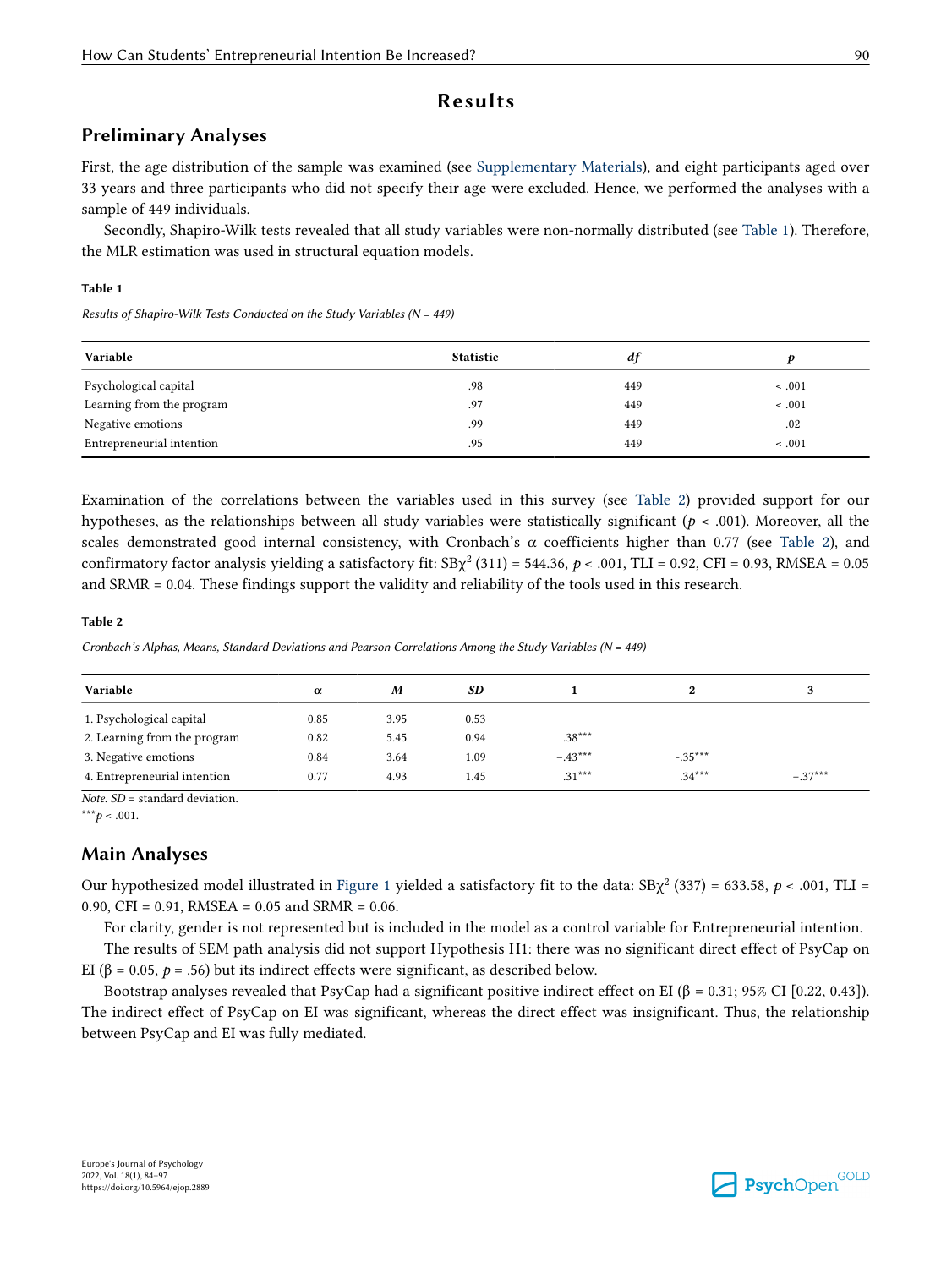#### **Figure 1**

*Results of the Hypothesized Mediational Model Using SEM*



*Note*. All variables are latent variables. Standardized parameter estimates of direct effects obtained with the MLR method are displayed.  $*$ *\*p* < .01.  $*$ *\*\*p* < .001.

More precisely, the results indicated that the three indirect effects corresponding to our hypotheses H2, H3 and H4 (i.e., PsyCap  $\rightarrow$  learning from the program  $\rightarrow$  EI, PsyCap  $\rightarrow$  negative emotions  $\rightarrow$  EI and PsyCap  $\rightarrow$  learning from the program → negative emotions → EI, respectively) were significant (see Table 3). Therefore, Hypotheses H2, H3 and H4 were supported.

#### **Table 3**

*Estimated Standardized Indirect Effects and 95% Confidence Intervals for Testing H2, H3 and H4, Using Bias-Corrected Bootstrapping*

|                                                                                                            |      | 95% CI |      |
|------------------------------------------------------------------------------------------------------------|------|--------|------|
| <b>Mediation Path</b>                                                                                      | В    | LL     | UL   |
| <b>H2:</b> PsyCap $\rightarrow$ learning from the program $\rightarrow$ EI                                 | 0.12 | 0.06   | 0.20 |
| <b>H3:</b> PsyCap $\rightarrow$ negative emotions $\rightarrow$ EI                                         | 0.16 | 0.08   | 0.28 |
| <b>H4:</b> PsyCap $\rightarrow$ learning from the program $\rightarrow$ negative emotions $\rightarrow$ EI | 0.03 | 0.01   | 0.07 |

*Note*. EI = entrepreneurial intention. For this analysis, 5,000 bootstrap samples were generated.

## **Discussion**

In entrepreneurship research, EI is considered to be a significant predictor of subsequent business creation behavior (Kautonen, Van Gelderen, & Tornikoski, 2013), which is a crucial issue for economic development in all the countries of the world. Accordingly, there are increasing efforts to foster entrepreneurship through education and training in universities. To understand how EI can be increased among students taking part in entrepreneurship programs, this study focused on the individual antecedents of EI on which it could be possible to act. More precisely, we investigated the relationships between PsyCap, perceived learning from the entrepreneurship program, negative emotions and EI. To date, there is insufficient empirical evidence to establish any meaningful relationship between PsyCap and EI among students in these education entrepreneurship programs and to identify the mediational variables that could explain this relationship. Moreover, the results about the impact of these programs on EI are inconsistent, and there is little knowledge about the individual antecedents of students' EI, notably concerning the specific variable of PsyCap, for which there have been few studies in this area.

Our results showed that students' PsyCap had a significant positive relationship with perception of learning from the program and a significant negative relationship with negative emotions related to entrepreneurial actions. They also underlined that PsyCap indirectly enhanced EI. More precisely, students with high PsyCap learned more from the program in terms of perceived skills and knowledge and in turn had a higher EI. Moreover, students with high PsyCap

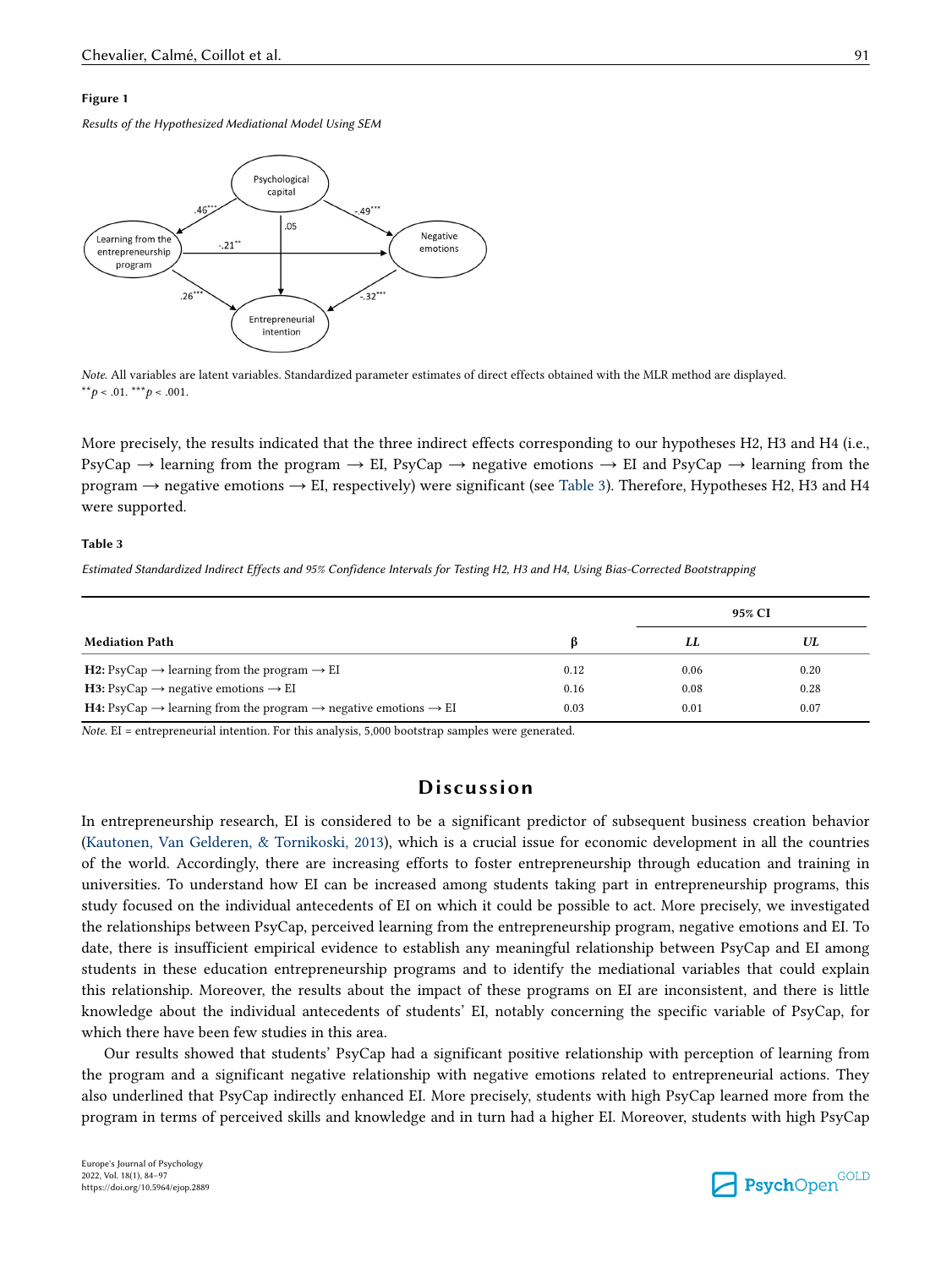had less entrepreneurial action-related doubt, fear and aversion, which also increased EI. This decrease in negative emotions can be explained notably by what students perceived they had learned from the program.

Several conclusions can be drawn from our findings. First, the results are consistent with previous research about the influence of PsyCap on positive entrepreneurial outcomes more generally (Baluku, Kikooma, Bantu, & Otto, 2018), and with studies revealing the benefits of PsyCap in the academic domain (You, 2016) and on positive emotions (Avey, Wernsing, & Luthans, 2008). Our study extended the conclusions of those studies by including all these variables in an integrative model in a sample of students participating in an entrepreneurship program. Moreover, as our findings support the PsyCap literature and confirm the benefits of PsyCap in entrepreneurship education, they enhance our understanding of the effects of PsyCap.

This study also addresses an issue raised by previous research, namely that entrepreneurship studies should take a state-rather than a trait-based approach. Increasing students' intent to start a business is an important issue, and enhancing their PsyCap adds a new dimension.

From a practical point of view, this research suggests that entrepreneurship education can be enhanced by focusing on the components of PsyCap (i.e., self-efficacy, hope, optimism, and resilience), and encouraging students to build on these dimensions. Indeed, in addition to its scholarly contribution, this study can help raise institutional awareness of the importance of students' PsyCap, by showing that it is a fundamental resource for developing the intention to create a business. In line with research showing that PsyCap is a malleable, open-to-development individual difference variable (e.g., Luthans, Avey, & Patera, 2008), our results suggest that the assessment, development, and management of PsyCap should be included in the entrepreneurship program. For example, Luthans and his colleagues (2008, 2010, 2012) developed a specialized psychological capital intervention (PCI) model, designed to develop PsyCap in the workplace. They showed that psychological capital development led to significant improvement in individual and organizational performance.

This PCI model could be used in entrepreneurial education to enhance students' self-efficacy, optimism, hope, and resilience, as well as their overall PsyCap (Dello Russo & Stoykova, 2015; Luthans et al., 2007, 2008). For example, to develop hope, participants could be asked to identify key goals they wish to achieve during the session. The instructor could then explain the need for 1) concrete end points to measure success; 2) an approach (rather than an avoidance) framework enabling them to work toward goal accomplishment; and 3) a "stepping" method to identify subgoals in order to reap the benefits of even small achievements. For self-efficacy, participants should be given the opportunity to experience success through positive "self-talk" and visualization to gain "imaginal" task mastery experience. This PsyCap training intervention could also help develop students' resilience. For example, participants could be asked to identify recent personal minor or major setbacks and their immediate reactions to these situations. Their coping strategies could then be compared with examples of an ideal resilient process for dealing with setbacks, based on the broaden-and-build positivity approach advocated by Fredrickson (2001).

While a number of studies have reported that even short training programs are effective in increasing PsyCap (Luthans et al., 2008, 2012), more research is needed to confirm our results, before developing PsyCap training programs and specific instructional design guidelines for embedding PsyCap in entrepreneurship education programs.

The present study highlights the crucial role of PsyCap on EI and suggests that training programs should focus on its development in order to optimize the learning benefits and the emotions related to entrepreneurship. Overall, in view of the positive outcomes of PsyCap, it seems particularly important to focus on this psychological resource.

#### **Limitations and Future Research**

This study has several limitations that should be addressed in future research. Due to its cross-sectional design, it is difficult to generalize the findings. Further studies are therefore needed with other samples of students, particularly in other countries, as research has shown that cultural dimensions influence students' career decisions through social norms, valuations and practices (Ozarally & Rivenburgh, 2016). Indeed, there are consistent findings of cross-cultural differences in the desire to become an entrepreneur (Flores, Robitschek, Celebi, Andersen, & Hoang, 2010), notably among students (Lüthje & Franke, 2003). For example, U.S. students consider their national culture more "entrepre-

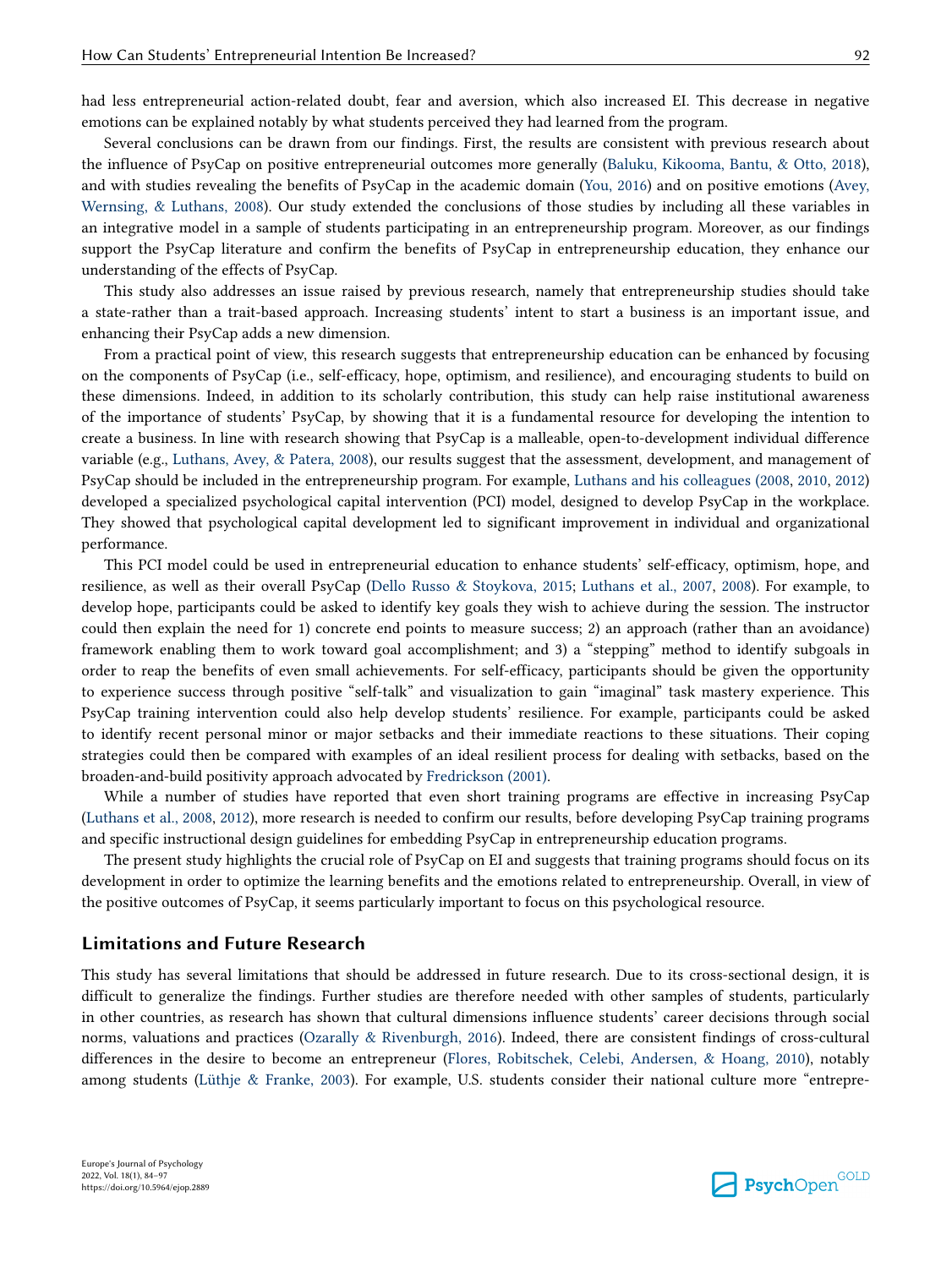neurially supportive" than Turkish students (Ozarally & Rivenburgh, 2016), underlining the need to control cultural dimensions in future multi-cultural research.

More research is needed to confirm these results in other entrepreneurship courses and programs. Our findings also raise the issue of whether entrepreneurship education can have broader repercussions on both the psychological and the cognitive development of young people (Groves, Vance, & Choi, 2011). Moreover, future research should investigate other mediational variables between PsyCap and EI, such as stress management (Baron, Franklin, & Hmieleski, 2016), which is a crucial skill for entrepreneurs. It would also be interesting to investigate sleep as a mediational variable; PsyCap has already been observed to be related to fatigue (Hystad & Eid, 2016), and it has recently been postulated that sleep could be related to EIs, not only by influencing perceptions of the desirability and feasibility of pursuing existing entrepreneurial ideas, but also by heightening the propensity to act (Gunia, Gish, & Mensmann, 2021). Longitudinal studies could also provide further information about the links between the relationships between PsyCap, learning from the program, emotions, and EI or other positive constructs related to entrepreneurship education programs.

While this study has a number of limitations, it highlights the positive relationship between PsyCap and EI in students following entrepreneurship education programs. It suggests avenues for future research in this area and contributes to our knowledge of ways to train tomorrow's entrepreneurs.

**Funding:** The authors have no funding to report. **Acknowledgments:** The authors have no support to report. **Competing Interests:** The authors have declared that no competing interests exist.

#### **Supplementary Materials**

For this article the following Supplementary Materials are available via PsychArchives (for access see Index of Supplementary Materials below).

- A figure displaying the course outline of the entrepreneurial training.
- A frequency histogram displaying the age distribution in the sample of the study.
- The statistical procedure used to the test the hypothesized model using SEM.

#### **Index of Supplementary Materials**

Chevalier, S., Calmé, I., Coillot, H., Le Rudulier, K., & Fouquereau, E. (2022). *Supplementary materials to "How can students' entrepreneurial intention be increased? The role of psychological capital, perceived learning from an entrepreneurship education program, emotions and their relationships"* [Additional materials]. PsychOpen GOLD.<https://doi.org/10.23668/psycharchives.5423>

#### **References**

- Adekiya, A. A., & Ibrahim, F. (2016). Entrepreneurship intention among students: The antecedent role of culture and entrepreneurship training and development. *International Journal of Management in Education, 14*(2), 116-132. <https://doi.org/10.1016/j.ijme.2016.03.001>
- Ahl, H. (2006). Why research on women entrepreneurs needs new directions. *Entrepreneurship Theory Practice, 30*, 595-621. <https://doi.org/10.1111/j.1540-6520.2006.00138.x>
- Arenius, P., & Minniti, M. (2005). Perceptual variables and nascent entrepreneurship. *Small Business Economics, 24*(3), 233-247. <https://doi.org/10.1007/s11187-005-1984-x>
- Avey, J. B., Luthans, F., & Mhatre, K. H. (2008). A call for longitudinal research in positive organizational behavior. *Journal of Organizational Behavior, 29*(5), 705-711. <https://doi.org/10.1002/job.517>

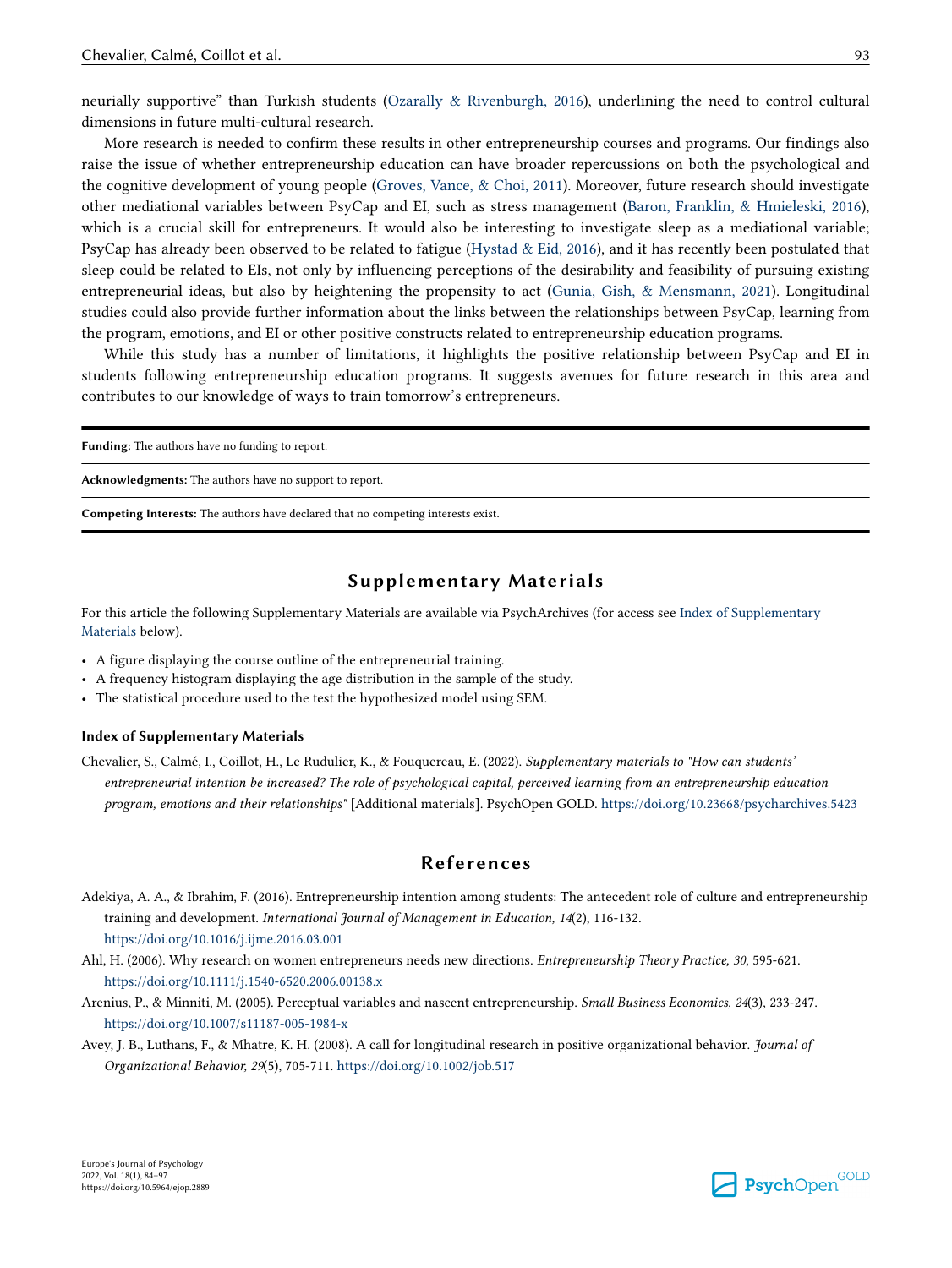- Avey, J. B., Wernsing, T. S., & Luthans, F. (2008). Can positive employees help positive organizational change? Impact of psychological capital and emotions on relevant attitudes and behaviors. *The Journal of Applied Behavioral Science, 44*(1), 48-70. <https://doi.org/10.1177/0021886307311470>
- Avolio, B. J., & Luthans, F. (2006). *The high impact leader: Moments matter in accelerating authentic leadership development*. New York, NY, USA: McGraw-Hill.
- Baluku, M. M., Kikooma, J. F., Bantu, E., & Otto, K. (2018). Psychological capital and entrepreneurial outcomes: The moderating role of social competences of owners of microenterprises in East Africa, , *Journal of Global Entrepreneurship Research, 8*(26), 2-23. <https://doi.org/10.1186/s40497-018-0113-7>
- Barba-Sánchez, V., & Atienza-Sahuquillo, C. (2018). Entrepreneurial intention among engineering students: The role of entrepreneurship education. *European Research on Management and Business Economics, 24*(1), 53-61. <https://doi.org/10.1016/j.iedeen.2017.04.001>
- Baron, R. A., Franklin, R. J., & Hmieleski, K. M. (2016). Why entrepreneurs often experience low, not high, levels of stress: The joint effects of selection and psychological capital. *Journal of Management, 42*(3), 742-768.<https://doi.org/10.1177/0149206313495411>
- Blumenfeld, P. C., & Pokay, P. (1990). Predicting achievement early and late in the semester: The role of motivation and use of learning strategies. *Journal of Educational Psychology, 82*(1), 41-50.<https://doi.org/10.1037/0022-0663.82.1.41>
- Bullough, A., Renko, M., & Tamara, M. (2014). Danger zone entrepreneurs: The importance of resilience and self-efficacy for entrepreneurial intentions. *Entrepreneurship Theory and Practice, 38*(3), 473-499.<https://doi.org/10.1111/etap.12006>
- Chen, C. C., Greene, P. G., & Crick, A. (1998). Does entrepreneurial self-efficacy distinguish entrepreneurs from managers? *Journal of Business Venturing, 13*(4), 295-316. [https://doi.org/10.1016/S0883-9026\(97\)00029-3](https://doi.org/10.1016/S0883-9026(97)00029-3)
- Contreras, F., de Dreu, I., & Espinosa, J. (2017). Examining the relationship between psychological capital and entrepreneurial intention: An exploratory study. *Asian Social Science, 13*(3), 80-88. <https://doi.org/10.5539/ass.v13n3p80>
- Cope, J. (2011). Entrepreneurial learning from failure: An interpretative phenomenological analysis. *Journal of Business Venturing, 26*(6), 604-623.<https://doi.org/10.1016/j.jbusvent.2010.06.002>
- Dello Russo, S., & Stoykova, P. (2015). Psychological capital intervention (PCI): A replication and extension. *Human Resource Development Quarterly, 26*(3), 329-347.<https://doi.org/10.1002/hrdq.21212>
- Ekore, J. O., & Okekeocha, O. (2012). Fear of entrepreneurship among university graduates: A psychological analysis. *International Journal of Management, 29*(2), 515-524.
- Fairlie, R., & Holleran, W. (2012). Entrepreneurship training, risk aversion and other personality traits: Evidence from a random experiment. *Journal of Economic Psychology, 33*, 366-378. <https://doi.org/10.1016/j.joep.2011.02.001>
- Fini, R., Grimaldi, R., Santoni, S., & Sobrero, M., (2011). Complements or substitutes? The role of universities and local context in supporting the creation of academic spin-offs. *Research Policy, 40*, 1113-1127. <https://doi.org/10.1016/j.respol.2011.05.013>
- Flores, L. Y., Robitschek, C., Celebi, E., Andersen, C., & Hoang, U. (2010). Social cognitive influences on Mexican Americans' career choices across Holland's themes. *Journal of Vocational Behavior, 76*, 198-210. <https://doi.org/10.1016/j.jvb.2009.11.002>
- Fredrickson, B. L. (2001). The role of positive emotions in positive psychology. The broaden-and-build theory of positive emotions. *The American Psychologist, 56*(3), 218-226.<https://doi.org/10.1037/0003-066X.56.3.218>
- Frese, M., & Gielnik, M. M. (2014). The psychology of entrepreneurship. *Annual Review of Organizational Psychology and Organizational Behavior, 1*, 413-438.<https://doi.org/10.1146/annurev-orgpsych-031413-091326>
- Gelard, P., & Saleh, K. E. (2011). Impact of some contextual factors on entrepreneurial intention of university students. *African Journal of Business Management, 5*(26), 10707-10717.<https://doi.org/10.5897/AJBM10.891>
- Groves, K., Vance, C., & Choi, D. (2011). Examining entrepreneurial cognition: An occupational analysis of balanced linear and nonlinear thinking and entrepreneurship success. *Journal of Small Business Management, 49*, 438-466. <https://doi.org/10.1111/j.1540-627X.2011.00329.x>
- Gunia, B. C., Gish, J. J., & Mensmann, M. (2021). The weary founder: Sleep problems, ADHD-like tendencies, and entrepreneurial intentions. *Entrepreneurship Theory & Practice, 45*(1), 175-210.<https://doi.org/10.1177/1042258720940502>
- Hannah, S., & Luthans, F. (2008). A cognitive affective processing explanation of positive leadership: Toward theoretical understanding of the role of psychological capital. In R. H. Humphrey (Ed.), *Affect and emotion: New directions in management theory and research* (pp. 97–136). Greenwich, CT, USA: Information Age.
- Herrington, M., & Kew, P. (2017). *Global entrepreneurship monitor global report 2016/17*. GEM.

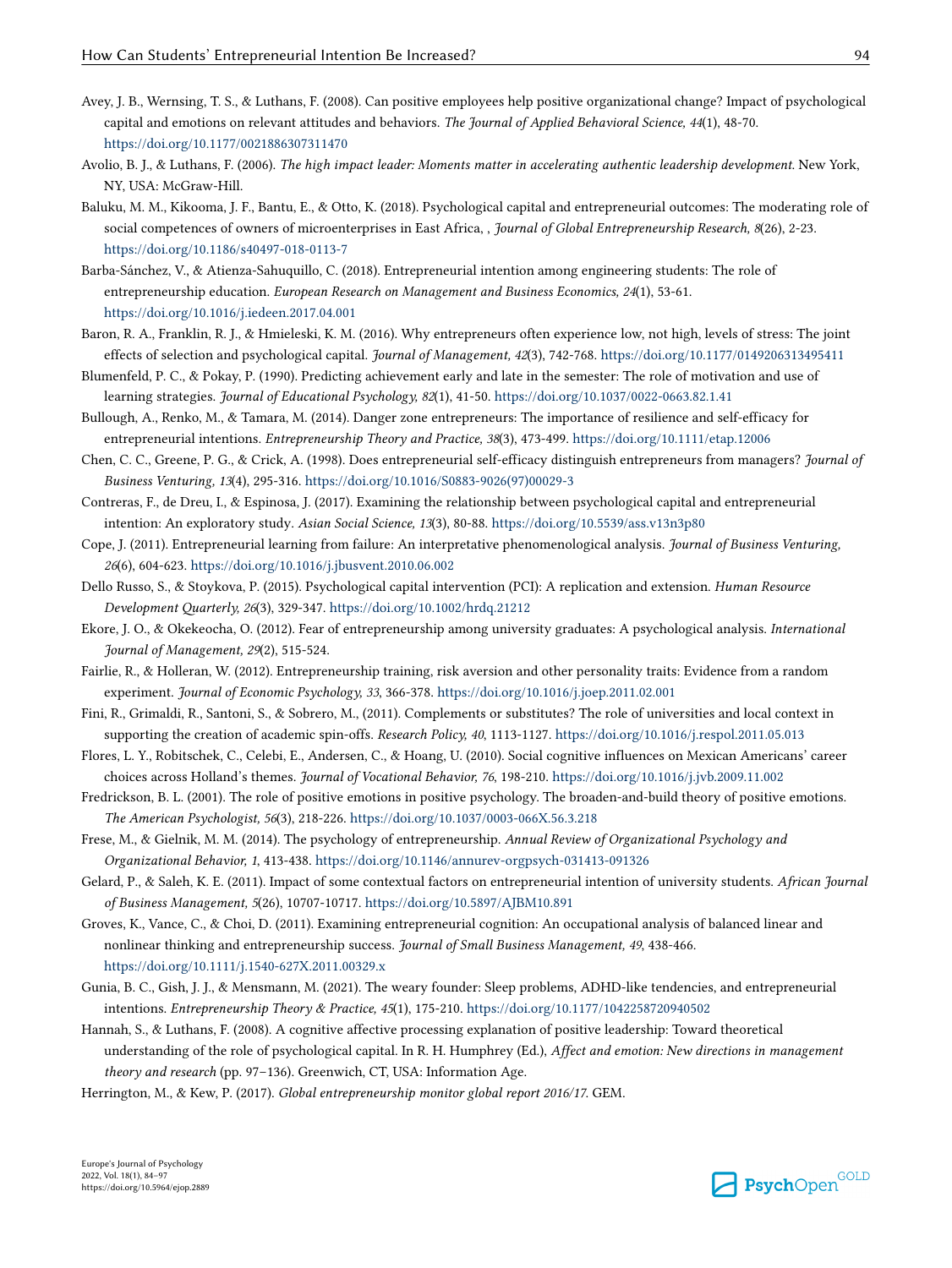- Hystad, S. W., & Eid, J., 2016. Sleep and fatigue among seafarers: The role of environmental stressors, duration at sea and psychological capital. *Safety Health Work, 7*(4), 363-371.<https://doi.org/10.1016/j.shaw.2016.05.006>
- Iglesias-Sánchez, P., Jambrino-Maldonado, C., Velasco, A., & Kokash, H. (2016). Impact of entrepreneurship programmes on university students. *Education & Training, 58*(2), 209-228.<https://doi.org/10.1108/ET-01-2015-0004>
- Kautonen, T., Van Gelderen, M., & Tornikoski, E. T. (2013). Predicting entrepreneurial behaviour: A test of the theory of planned behaviour. *Applied Economics, 45*(6), 697-707. <https://doi.org/10.1080/00036846.2011.610750>

Kolvereid, L. (1996). Prediction of employment status choice intention. *Entrepreneurship Theory and Practice, 21*(1), 47-57.

- Krueger, N. F., Jr., Reilly, M. D., & Carsrud, A. L. (2000). Competing models of entrepreneurial intentions. *Journal of Business Venturing, 15*, 411-432. [https://doi.org/10.1016/S0883-9026\(98\)00033-0](https://doi.org/10.1016/S0883-9026(98)00033-0)
- Lee, L., Wong, P. K., Foo, M. D., & Leung, A. (2011). Entrepreneurial intentions: The influence of organizational and individual factors. *Journal of Business Venturing, 26*, 124-136. <https://doi.org/10.1016/j.jbusvent.2009.04.003>
- Li, Y. (2011). Emotions and new venture judgment in China. *Asia Pacific Journal of Management, 28*, 277-298. <https://doi.org/10.1007/s10490-009-9145-4>
- Liao, R. X., & Liu, Y. H. (2016). The impact of structural empowerment and psychological capital on competence among Chinese baccalaureate nursing students: A questionnaire survey. *Nurse Education Today, 36*, 31-36. <https://doi.org/10.1016/j.nedt.2015.07.003>
- Luthans, F. (2002). Positive organizational behavior: Developing and managing psychological strengths. *Academy of Management Executive, 1*, 57-75.<https://doi.org/10.5465/ame.2002.6640181>
- Luthans, F., Avey, J. B., Avolio, B. J., & Peterson, S. J. (2010). The development and resulting performance impact of positive psychological capital. *Human Resource Development Quarterly, 21*(1), 41-67.
- Luthans, F., Avey, J. B., & Patera, J. L. (2008). Experimental analysis of a web-based training intervention to develop positive psychological capital. *Academy of Management Learning and Education, 7*, 209-221.<https://doi.org/10.5465/amle.2008.32712618>
- Luthans, B. C., Luthans, K. W., & Jensen, S. M. (2012). The impact of Business school students' psyhological capital on academic performance. *Journal of Education for Business, 87*, 253-257.
- Luthans, F., & Youssef, C. M. (2004). Human, social, and now positive psychological capital management: Investing in people for competitive advantage. *Organizational Dynamics, 33*, 143-160.<https://doi.org/10.1016/j.orgdyn.2004.01.003>
- Luthans, F., Youssef, C. M., & Avolio, B. J. (2007). *Psychological capital: Developing the human competitive edge.* New York, NY, USA: Oxford University Press.
- Luthans, F., & Youssef-Morgan, C. M. (2017). Psychological capital: An evidence-based positive approach. *Annual Review of Organizational Psychology and Organizational Behavior, 4*(1), 339-366. <https://doi.org/10.1146/annurev-orgpsych-032516-113324>
- Lüthje, C., & Franke, N. (2003). The "making" of an entrepreneur: Testing a model of entrepreneurial intent among engineering students at MIT. *R&D Management, 33*(2), 135-147.<https://doi.org/10.1111/1467-9310.00288>
- Magaletta, P. R., & Oliver, J. M. (1999). The hope construct, will and ways: Their relations with self-efficacy, optimism, and general well-being. *Journal of Clinical Psychology, 55*(5), 539-551.
- [https://doi.org/10.1002/\(SICI\)1097-4679\(199905\)55:5<539::AID-JCLP2>3.0.CO;2-G](https://doi.org/10.1002/(SICI)1097-4679(199905)55:5<539::AID-JCLP2>3.0.CO;2-G)
- Marsh, H. W. (1993). Academic self-concept: Theory, measurement, and research. In J. M. Suls (Vol. Ed.), *The self in social perspective: Vol. 4. Psychological perspectives on the self* (pp. 59–98). Hillsdale, NJ, USA: Lawrence Erlbaum Associates.
- Martin, B. C., McNally, J. J., & Kay, M. J. (2013). Examining the formation of human capital in entrepreneurship: A meta-analysis of entrepreneurship education outcomes. *Journal of Business Venturing, 28*(3), 211-224. <https://doi.org/10.1016/j.jbusvent.2012.03.002>
- McMullen, J. S., & Shepherd, D. (2006). Entrepreneurial action and the role of uncertainty in the theory of the entrepreneur. *Academy of Management Review, 31*(1), 132-152.<https://doi.org/10.5465/amr.2006.19379628>
- Mitchell, R. K., Busenitz, L., Lant, T., McDougall, P. P., Morse, E. A., & Smith, J. B. (2002). Toward a theory of entrepreneurial cognition: Rethinking the people side of entrepreneurship research. *Entrepreneurship: Theory & Practice, 27*(2), 93-105. <https://doi.org/10.1111/1540-8520.00001>
- Niculescu, A. C., Tempelaar, D., Dailey-Hebert, A., Segers, M., & Gijselaers, W. (2015). Exploring the antecedents of learning-related emotions and their relations with achievement outcomes. *Frontline Learning Research, 3*, 1-17.
- Oosterbeek, H., van Praag, M., & Ijsselstein, A. (2010). The impact of entrepreneurship education on entrepreneurship skills and motivation. *European Economic Review, 54*(3), 442-454. <https://doi.org/10.1016/j.euroecorev.2009.08.002>

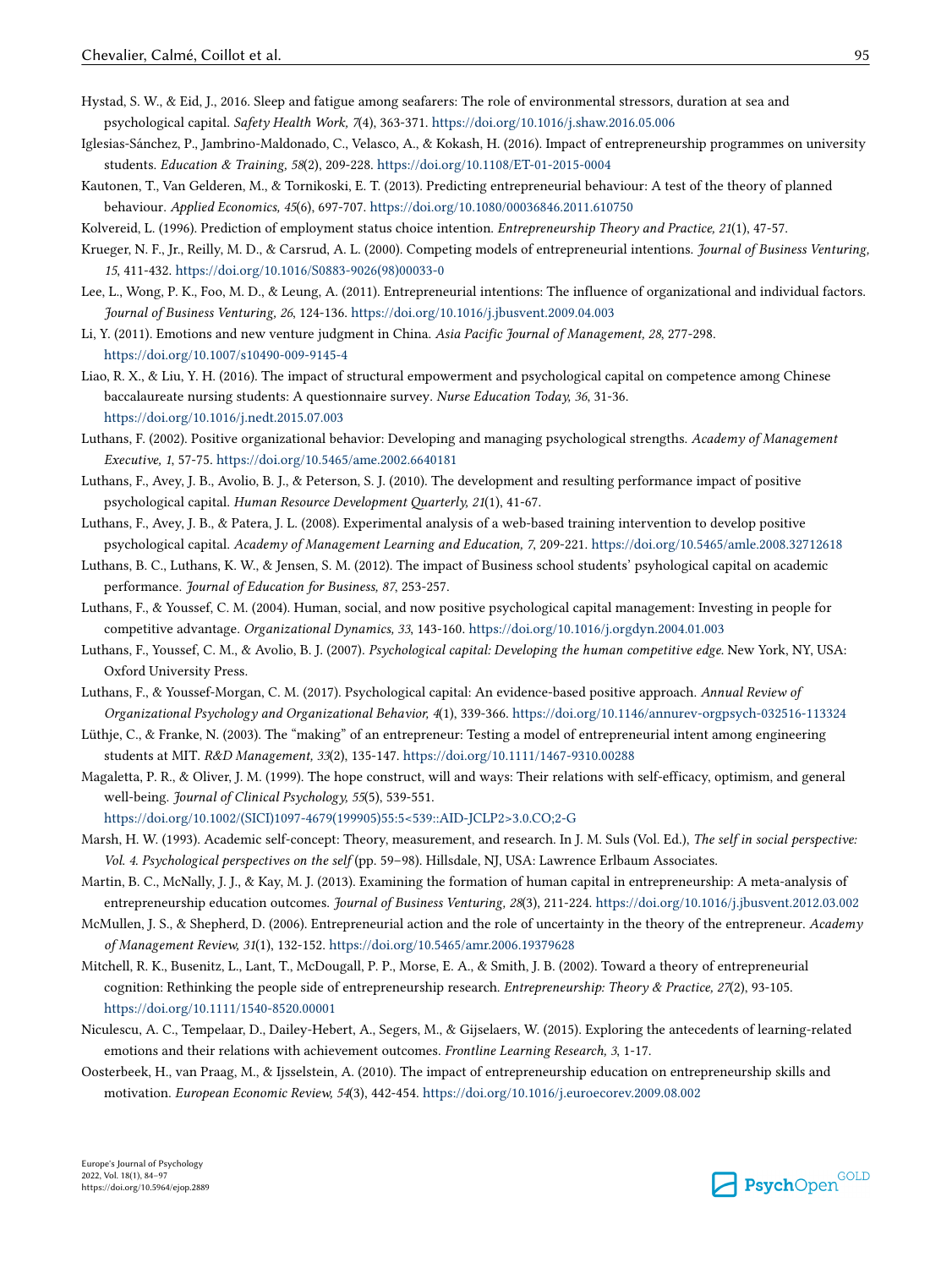- Othman, N., & Nasrudin, N. (2016). Entrepreneurship education programs in Malaysian polytechnics. *Education & Training, 58*(7/8), 882-898. <https://doi.org/10.1108/ET-11-2014-0136>
- Ozarally, N., & Rivenburgh, N. K. (2016). Entrepreneurial intention: Antecedents to entrepreneurial behavior in the U.S.A. and Turkey. *Journal of Global Entrepreneurship Research, 6*(3), 1-32.<https://doi.org/10.1186/s40497-016-0047-x>
- Pekrun, R. (2009).Global and local perspectives on human affect: Implications of the control-value theory of achievement emotions. In M. Wosnitza, S. A. Karabenick, A. Efklides, & P. Nenninger (Eds.), *Contemporary motivation research: From global to local perspectives* (pp. 97–115). Cambridge, MA, USA: Hogrefe.
- Pekrun, R., & Perry, R. P. (2014). Control-value theory of achievement emotions. In R. Pekrun, & L. Linnenbrink-Garcia (Eds.), *International handbook of emotions in education* (pp. 120–141). New York, NY, USA: Taylor & Francis.
- Peterson, S. J., & Luthans, F. (2003). The positive impact and development of hopeful leaders. *Leadership & Organization Development Journal, 24*, 26-31. <https://doi.org/10.1108/01437730310457302>
- Presser, S., Couper, M. P., Lessler, J. T., Martin, E., Martin, J., Rothgeb, J. M., & Singer, E. (2004). Methods for testing and evaluating survey questions. *Public Opinion Quarterly, 68*(1), 109-130.<https://doi.org/10.1093/poq/nfh008>
- Puri, M., & Robinson, D. T. (2007). *Who are entrepreneurs and why do they behave that way?* [Paper presentation]. Recafe workshop, London, United Kingdom.
- Rigotti, L., Ryan, M., & Vaithianathan, R. (2011). Optimism and firm formation. *Economic Theory, 46*(1), 1-38. <https://doi.org/10.1007/s00199-009-0501-x>
- Schlaegel, C., & Koenig, M., (2014). Determinants of entrepreneurial intent: A meta-analytic test and integration of competing models. *Entrepreneurship Theory and Practice, 38*(2), 291-332. <https://doi.org/10.1111/etap.12087>
- Sebora, T. C., & Tantiukoskula, S. (2011). Psychological capital and the entrepreneurial intention of college students. In G. Papanikos (Ed.), *International developments in management research* (pp. 199–220). Athens, Greece: Atiner.
- Shepherd, D. A. (2004). Educating entrepreneurship students about emotions and learning from education. *Academy of Management Learning and Education, 3*(3), 274-287.<https://doi.org/10.5465/amle.2004.14242217>
- Shepherd, D. A., & DeTienne, D. R., (2005). Prior knowledge, potential financial reward, and opportunity identification. *Entrepreneurship Theory and Practice, 29*(1), 91-112. <https://doi.org/10.1111/j.1540-6520.2005.00071.x>
- Snyder, C. R., Harris, C., Anderson, J. R., Holleran, S. A., Irving, L. M., Sigmon, S. T., . . . Harney, P. (1991). The will and the ways: Development and validation of an individual-differences measure of hope. *Journal of Personality and Social Psychology, 60*, 570-585. <https://doi.org/10.1037/0022-3514.60.4.570>
- Snyder, C. R., Ilardi, S., Michael, S., & Cheavens, J. (2000). Hope theory: Updating a common process for psychological change. In C. R. Snyder & R. E. Ingram (Eds.), *Handbook of psychological change: Psychotherapy processes and practices for the 21st century* (pp. 128– 153). New York, NY, USA: Wiley.
- Souitaris, V., Zerbinati, S., & Al-Laham, A. (2007). Do entrepreneurship programmes raise entrepreneurial intention of science and engineering students? The effect of learning, inspiration and resources. *Journal of Business Venturing, 22*(4), 566-591. <https://doi.org/10.1016/j.jbusvent.2006.05.002>
- Stajkovic, A. D., & Luthans, F. (1998). Self-efficacy and work-related performance: A meta-analysis. *Psychological Bulletin, 124*, 240-261. <https://doi.org/10.1037/0033-2909.124.2.240>
- Steel, P. (2007). The nature of procrastination: A meta-analytic and theoretical review of quintessential self-regulatory failure. *Psychological Bulletin, 133*, 65-94. <https://doi.org/10.1037/0033-2909.133.1.65>
- Storey, D. J. (2011). Optimism and chance: The elephants in the entrepreneurship room. *International Small Business Journal, 29*(4), 303-321. <https://doi.org/10.1177/0266242611403871>
- Sun, T., Zhao, X. W., Yang, L. B., & Fan, L. H. (2012). The impact of psychological capital on job embeddedness and job performance among nurses: A structural equation approach. *Journal of Advanced Nursing, 68*(1), 69-79. <https://doi.org/10.1111/j.1365-2648.2011.05715.x>
- Tedeschi, R. G., & Calhoun, L. G. (2004). Posttraumatic growth: Conceptual foundations and empirical evidence. *Psychological Inquiry, 15*(1), 1-18. [https://doi.org/10.1207/s15327965pli1501\\_01](https://doi.org/10.1207/s15327965pli1501_01)
- Tolentino, L., Sedoglavich, V., Lu, V., Garcia, P., & Restubog, S. (2014). The role of career adaptability in predicting entrepreneurial intentions: A moderated mediation model. *Journal of Vocational Behavior, 85*, 403-412. <https://doi.org/10.1016/j.jvb.2014.09.002>
- Tsai, K., Chang, H., & Peng, C. (2016). Extending the link between entrepreneurial self-efficacy and intention: A moderated mediation model. *International Entrepreneurship and Management Journal, 12*, 445-463. <https://doi.org/10.1007/s11365-014-0351-2>